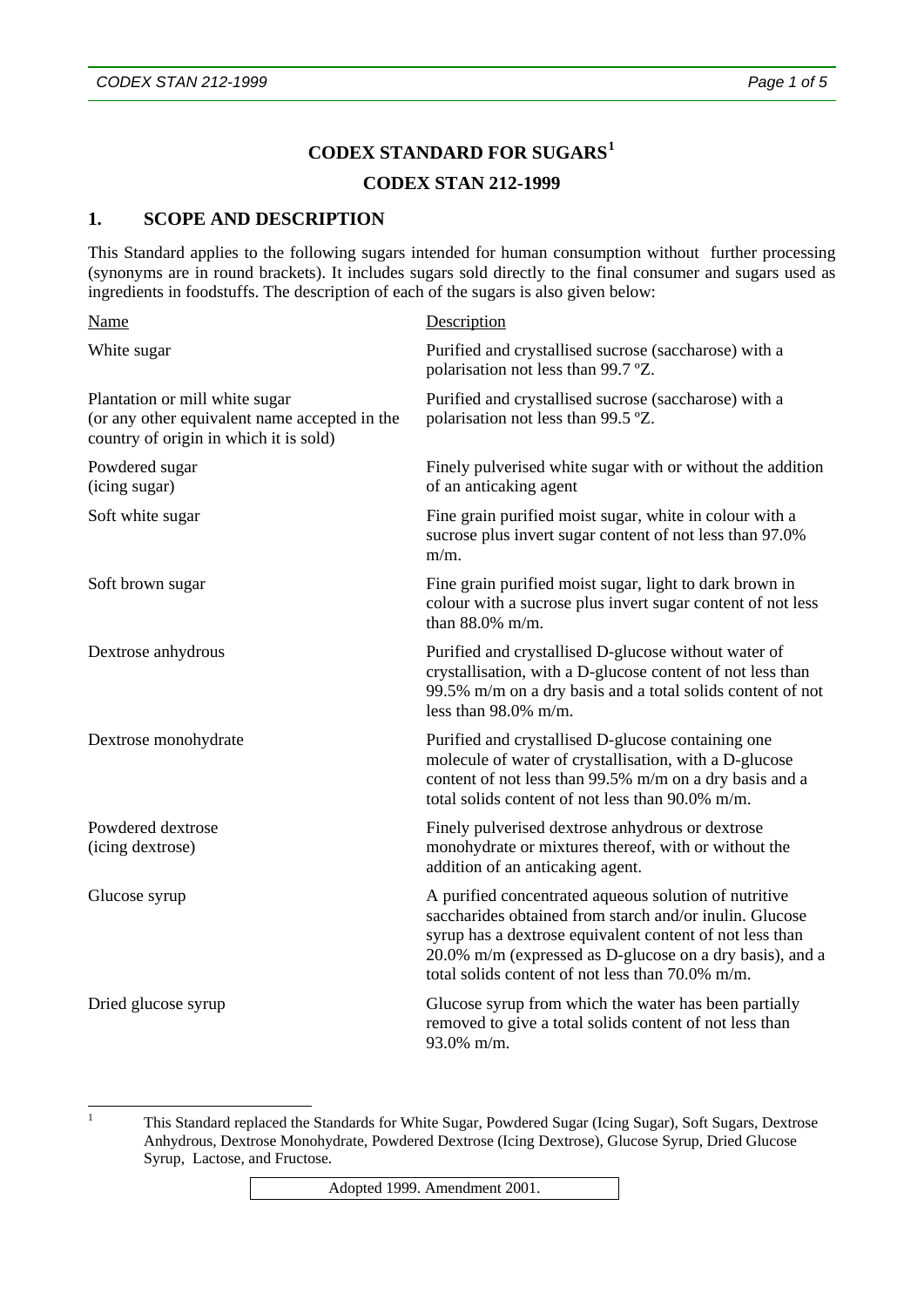| Lactose                 | A natural constituent of milk normally obtained from<br>whey with an anhydrous lactose content of not less than<br>99.0% m/m on a dry basis. It may be anhydrous or<br>contain one molecule of water of crystallisation or be a<br>mixture of both forms.                  |
|-------------------------|----------------------------------------------------------------------------------------------------------------------------------------------------------------------------------------------------------------------------------------------------------------------------|
| Fructose<br>(laevulose) | Purified and crystallised D-fructose with a fructose<br>content of not less than 98.0% m/m, and a glucose content<br>of not more than $0.5\%$ m/m.                                                                                                                         |
| Raw cane sugar          | Partially purified sucrose, which is crystallised from<br>partially purified cane juice, without further purification,<br>but which does not preclude centrifugation or drying, and<br>which is characterised by sucrose crystals covered with a<br>film of cane molasses. |

### **2. FOOD ADDITIVES**

Only those food additives listed below may be present. Wherever possible levels should be as low as technologically achievable.

### **2.1. SULPHUR DIOXIDE**

The maximum permitted sulphur dioxide levels in the final product are set out below.

| <u>Sugar</u>                                                   | Maximum permitted level |
|----------------------------------------------------------------|-------------------------|
|                                                                | (mg/kg)                 |
| White sugar                                                    | 15                      |
| Powdered sugar                                                 | 15                      |
| Dextrose anhydrous                                             | 15                      |
| Dextrose monohydrate                                           | 15                      |
| Powdered dextrose                                              | 15                      |
| Fructose                                                       | 15                      |
| Soft white sugar                                               | 20                      |
| Soft brown sugar                                               | 20                      |
| Glucose syrup                                                  | 20                      |
| Dried glucose syrup                                            | 20                      |
| Dried glucose syrup used to manufacture sugar<br>confectionery | 150                     |
| Glucose syrup used to manufacture sugar<br>confectionery       | 400                     |
| Lactose                                                        | None                    |
| Plantation or mill white sugar                                 | 70                      |
| Raw cane sugar                                                 | 20                      |
|                                                                |                         |

### **2.2. ANTICAKING AGENTS**

The following anticaking agents are permitted for use in powdered sugar and powdered dextrose to a maximum level of 1.5% m/m singly or in combination, provided that starch is not present:

Calcium phosphate, tribasic

Magnesium carbonate

Silicon dioxide, amorphous (dehydrated silica gel)

Calcium silicate

Magnesium trisilicate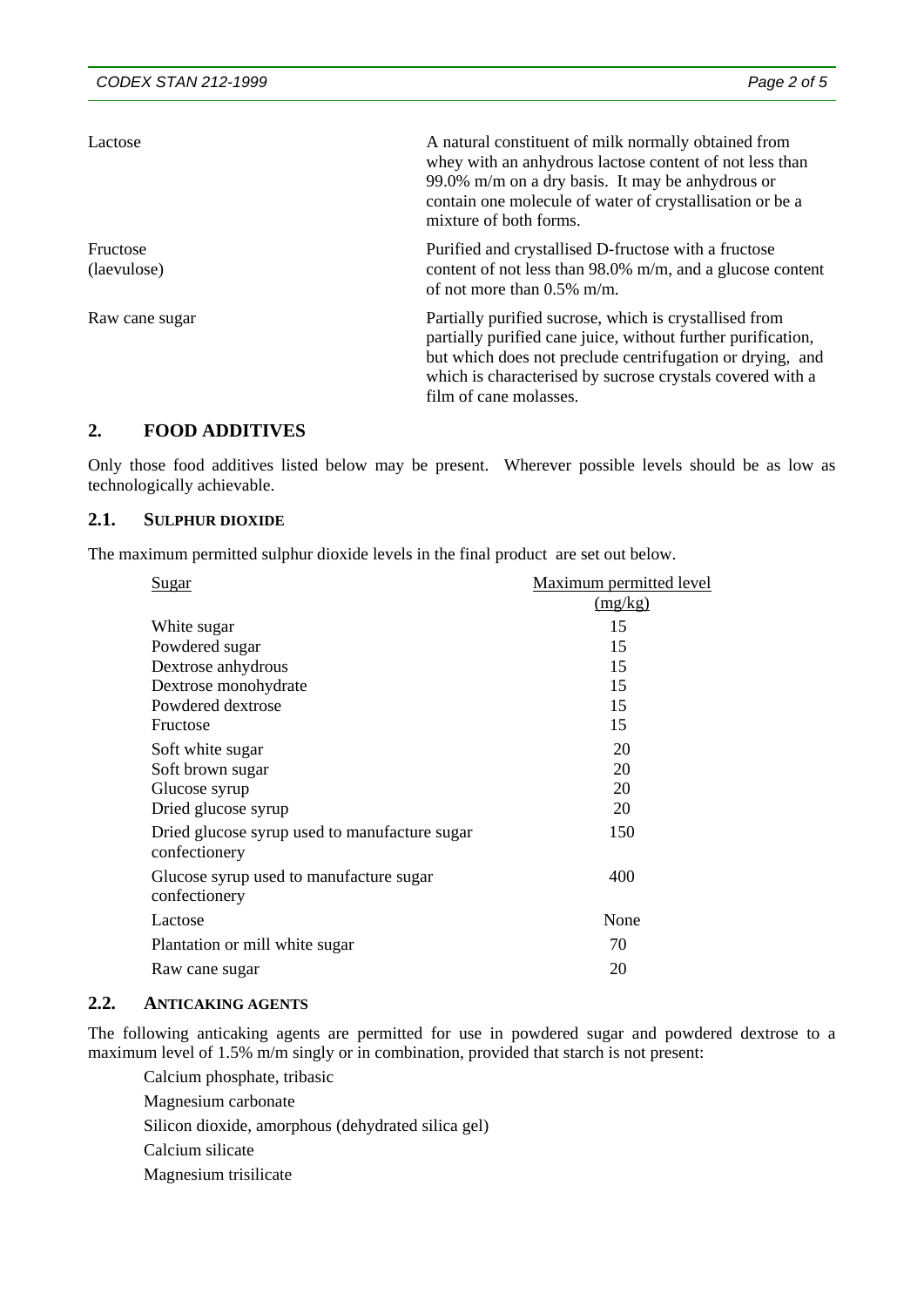Sodium aluminosilicate

Calcium aluminosilicate

Powdered sugar and powdered dextrose may have up to 5% starch added if no anticaking agent is used.

### **3. CONTAMINANTS**

### **3.1 HEAVY METALS**

#### *3.1.1 Raw cane sugar*

Raw cane sugar shall be free from heavy metals in amounts which may represent a hazard to human health.

#### *3.1.2 Other Sugars*

The products covered by this Standard shall comply with the maximum limits established by the Codex Alimentarius Commission.

#### **3.2 PESTICIDE RESIDUES**

The products covered by this standard shall comply with those maximum residue limits established by the Codex Alimentarius Commission for these commodities.

## **4. HYGIENE**

It is recommended that the products covered by the provisions of this standard be prepared and handled in accordance with the appropriate sections of the Recommended International Code of Practice - General Principles of Food Hygiene recommended by the Codex Alimentarius Commission (CAC/RCP 1-1969), and other relevant Codes of Hygienic Practice an Codes of Practice.

The products should comply with any microbiological criteria established in accordance with the Principles for the Establishment and Application of Microbiological Criteria for Foods (CAC/GL 21-1997)

## **5. LABELLING**

In addition to the provisions of the General Standard for the Labelling of Pre-packaged Foods (CODEX STAN 1-1985), the following specific provisions apply:

#### **5.1 THE NAME OF THE FOOD**

All products covered by this Standard must conform to the description given for that product in Section 1 of the Standard.

In addition, the following specific provision applies to powdered dextrose (icing dextrose) - the name shall be accompanied by a reference to dextrose anhydrous or dextrose monohydrate or both as appropriate.

Where the glucose syrup contains fructose above 5% it shall bear a description to reflect this.

## **5.2 LIST OF INGREDIENTS**

The presence of starch and the maximum amount present shall be declared on the label or containers of powdered sugar or powdered dextrose.

## **6. METHODS OF ANALYSIS AND SAMPLING**

See relevant Codex texts on methods of analysis and sampling.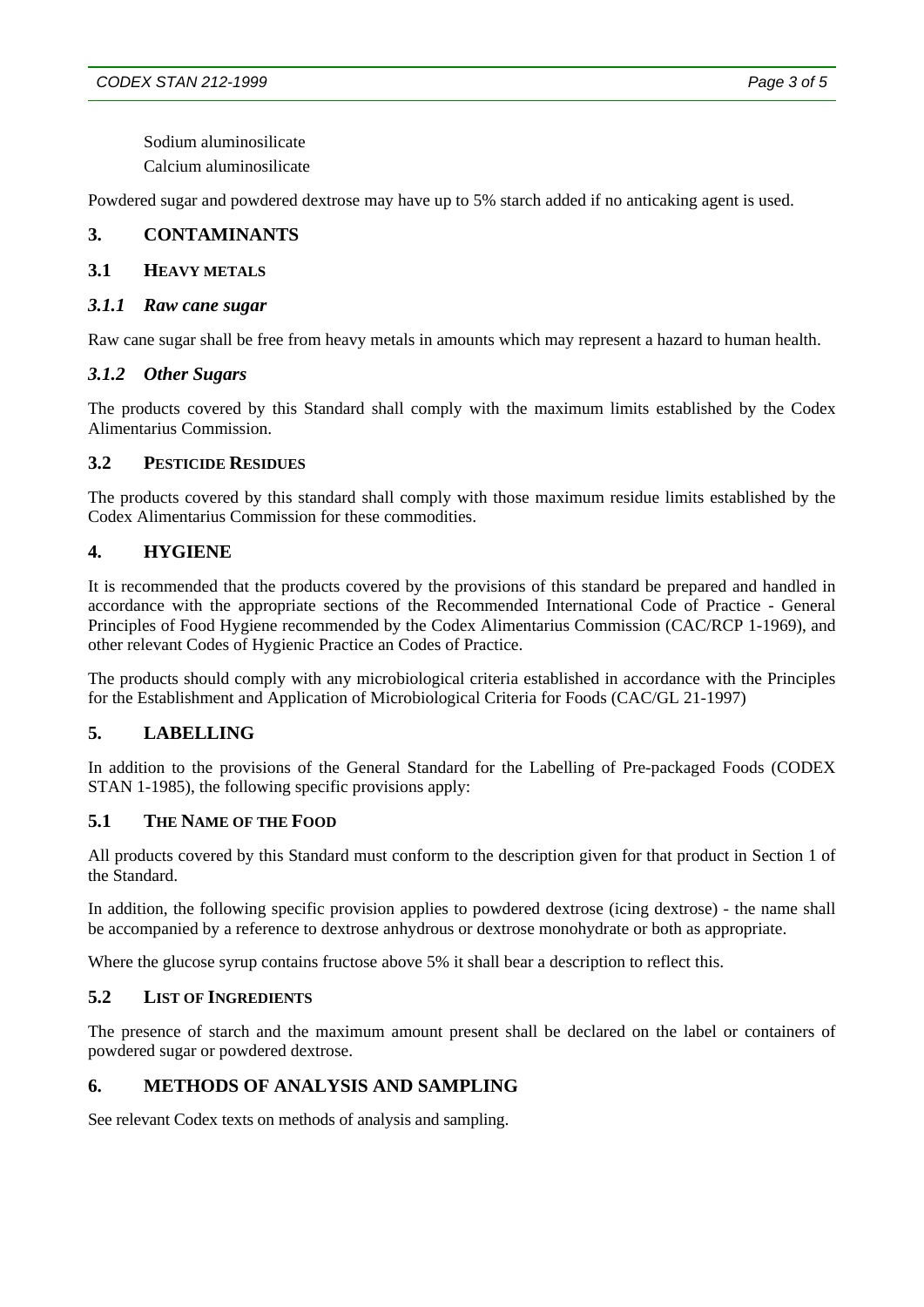# **ANNEX**

This text is intended for voluntary application by commercial partners and not for application by governments.

# **I. ADDITIONAL COMPOSITION AND QUALITY FACTORS**

The composition and quality factors for the sugars covered by the Standard are set out in Table 1.

# **II. ADDITIONAL METHODS OF ANALYSIS**

See relevant Codex texts on methods of analysis and sampling.